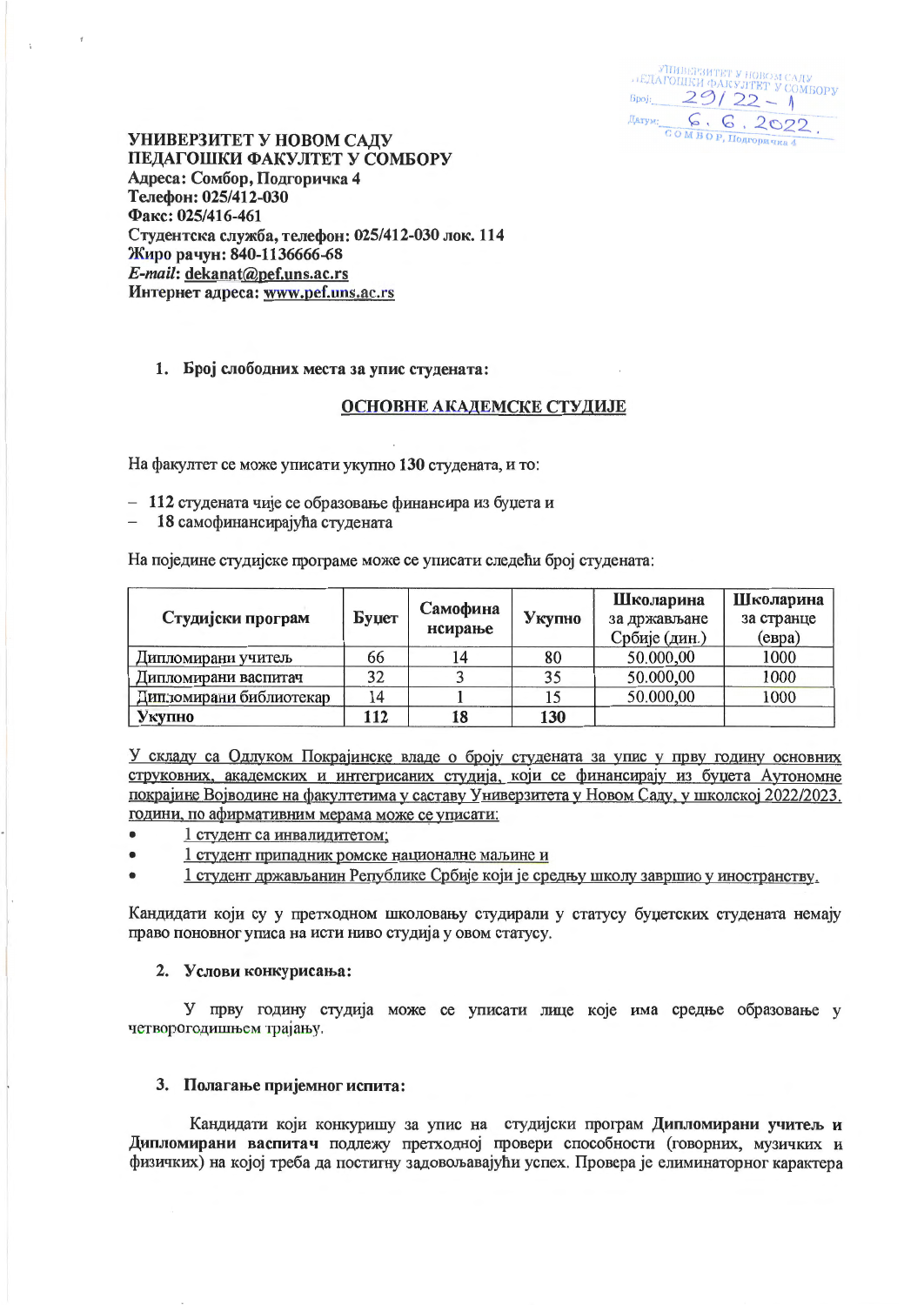(не бодује се). Кандидати су дужни да понесу личну карту или пасош ради идентификације, као и спортску опрему.

Кандидати који конкуришу за упис на студијски програм Дипломирани учитељ, Дипломирани васпитач и Дипломирани библиотекар полажу пријемни испит из:

- Српског језика и књижевности, и
- Општих знања и информисаности.

Припадник националне мањине чији је језик у службеној употреби на територији АП Војводине може полагати пријемни испит на матерњем језику на основу личног захтева поднетог у писаном облику приликом пријаве на конкурс за упис на студијски програм.

### 4. Конкурсни рокови:

## І УПИСНИ РОК

## **II УПИСНИ РОК**

#### 5. Документација која се подноси приликом пријављивања кандидата:

Кандидати приликом пријаве на конкурс подносе на увид оригинална документа, а уз пријавни лист подносе фотокопије следећих докумената:

- сведочанства 1, 2, 3. и 4. разреда претходно завршене средње школе;
- диплому о положеном завршном односно матурском испиту;
- доказ о уплати накнаде за претходну проверу способности.  $\overline{\phantom{a}}$

#### 6. Новчане накнале:

- за претходну проверу способности ......... 2.000,00 динара
- за полагање пријемног испита ................ 6.000,00 динара
- 

# 7. Критеријуми за утврђивање редоследа кандидата на ранг листи:

- општи успех у средњој школи - до 40 бодова

- на пријемном испиту кандидат може стећи од 0 до 60 бодова.

Кандидат је положио пријемни испит уколико на сваком појединачном тесту освоји најмање 7 бодова.